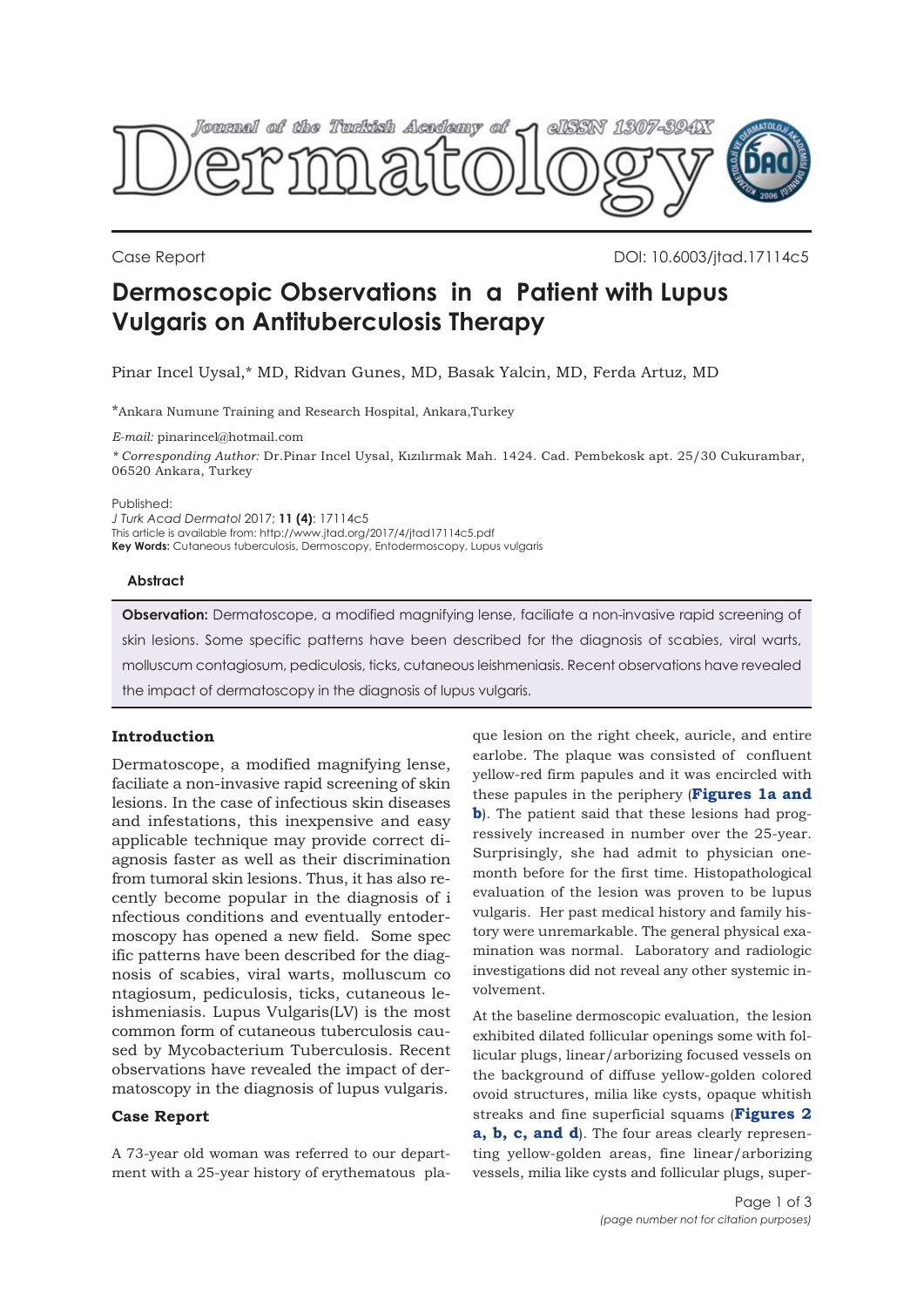<span id="page-1-0"></span>*J Turk Acad Dermato*l 2017; **11(4)**: 17114c5. http://www.jtad.org/2017/4/jtad17114c5.pdf



**Figures 1a and b.** Clinical images of the patient before (a) and after (b) the six-month therapy

ficial squams were selected and recorded to be viewed at following visits.

Treatment with Isoniazid (300mg/daily, oral), Rifampicin(600mg/daily,oral),Pyrazinamide (2000mg/daily, oral), Etambutol (1500mg/daily, oral), Vitamin B6 (pyridoxine hydrochlorid) was started. Full physical and dermoscopic examination were performed at each visit. Sequental dermoscopic images of the same predetermined parts of the lesion and macroscopic images were recorded at baseline, week 4, week 8, week 16 and 24. Clinical and dermoscopic regression were observed as from the first visit. At week 24 clinical recovery achieved (**Figure 2b**).

Four week after the initiation of therapy, goldenyellow structureless ovoid areas faded obviously. They have decreased in number and size remarkably whereas focused linear vessels have showed minimal decreasing. These yellowish patches are



**Figures 3a ,b, c, and d.** Dermoscopic images rapidly after the treatment period. Therapy related alterations on the same parts of lesion



**Figures 2a ,b, c, and d.** Dermoscopic images at first visit. Yellow-golden globules (a) arborizing/linear vessels (b) milia like cysts and follicular plugs (c) superficial squams (d)

relevant with apple-jelly sign and predictive of underlying granulomas. Density of whitish streaks were the same as pre-treatment period. Lesion have exhibited smaller milia like cysts. Involution of the orange-yellow ovoid structures and white streaks were observed more clearly. At week 16, orange-yellow ovoid structureless areas and fine telengiectasies were almost completely disappeared. The lesion exhibited dense whitish streaks, a few and small milia-like cysts and superficial squams. Immediately after the antituberculosis therapy, at week 24, all structures resolved but follicular plugs remained the same as well as whitish reticular lines (**Figures 3a, b, c, and d**). We planned to perform histopathological evaluation at post-treatment follow-up period. She is still on follow-up.

## **Discussion**

The diagnosis of skin infections usually depends on clinical signs combined with micr obiological, serologic and other laboratory findings. Dermatoscope, a modified magnifying lense, faciliate a non-invasive rapid screening of skin lesions. Moreover, recent data indicate that it might be useful in assessing the treatment outcome and adverse effects of therapies  $[1, 2]$  $[1, 2]$  $[1, 2]$  $[1, 2]$  $[1, 2]$ .

Lupus Vulgaris(LV) is the most common form of cutaneous tuberculosis caused by Mycobacterium Tuberculosis. LV consists of solitary reddish brown papules and plaques which shows peripheral extension and central healing with atrophic scar. Sometimes it presents with atypical clinical appearance and negative laboratory results. Considering the high pre